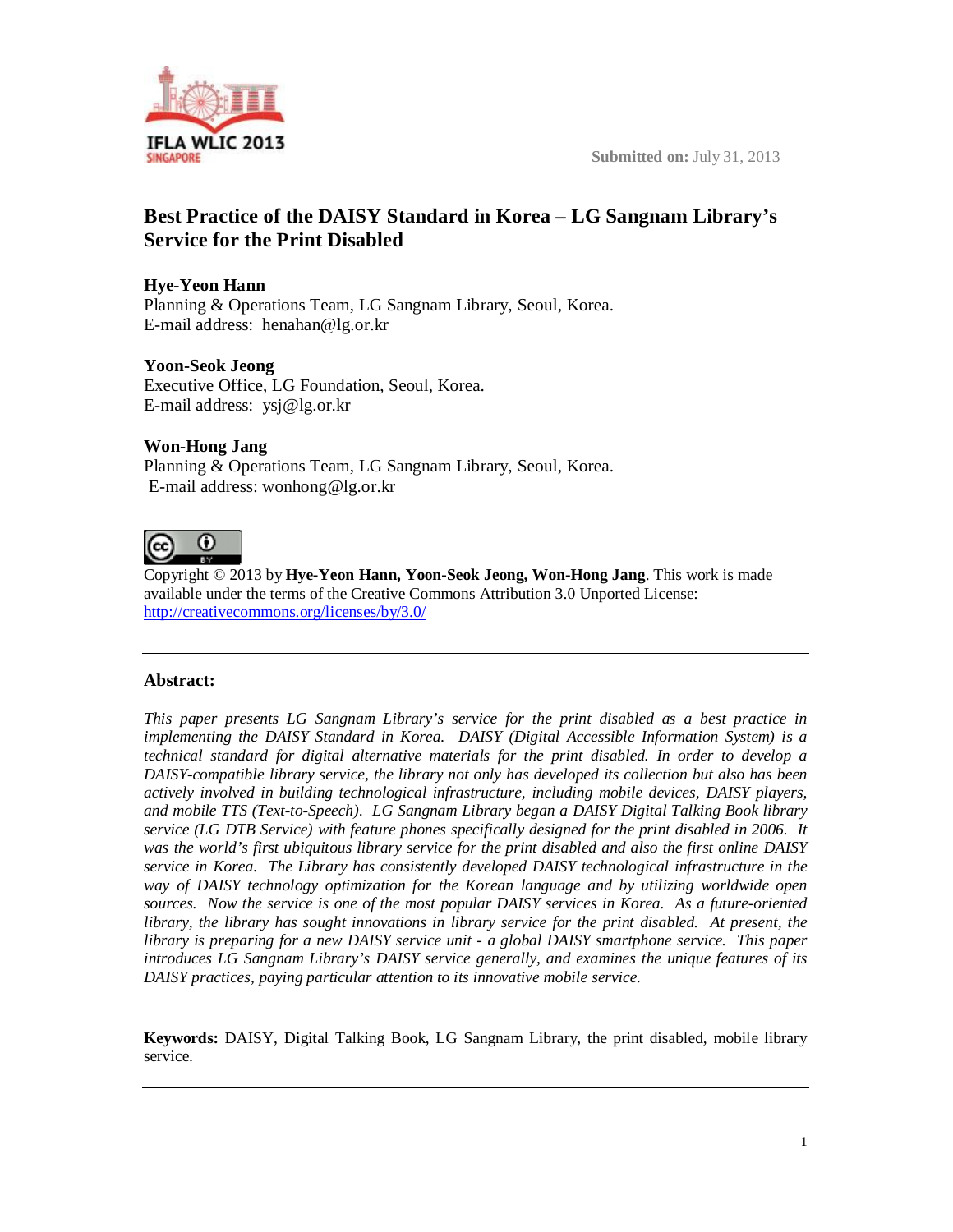### **1 INTRODUCTION**

DAISY (Digital Accessible Information SYstem) is a technical standard for digital alternative materials for the print disabled. Its XML-structured format provides easy and efficient navigation within digital materials. DAISY is also an international open standard so that libraries are able to utilize the standard and its related technologies to their advantage for use with digital content, which has caused DAISY to be adopted world-wide.

Nevertheless, DAISY technologies and related content have not spread widely in Korea. Only three libraries among all the libraries in Korea own collections of more than 5,000 DAISYformed books (DAISY digital talking books) at present. One of the barriers for the spreading of DAISY in Korea is the uniqueness of the Korean characters. Because of this uniqueness, DAISY technologies, devices and content for other languages could not be used in Korea, which results in missed chances for Korean libraries to utilize open source tools or devices for DAISY. Most special libraries for the print disabled in Korea do not have enough resources or expertise to develop the technological infrastructure for DAISY.

LG Sangnam Library took notice of the benefits of the DAISY standard early in Korea, and adopted it proactively. As a result, the library has given the print disabled a myriad of possibilities to read books, use information and learn knowledge in Korea, a knowledge intensive society. This paper will illustrate the innovative path of a DAISY library service as applied by LG Sangnam Library.

## **2 INTRODUCTION OF THE LG DIGITAL TALKING BOOK SERVICE**

LG Sangnam Library was founded for the public good in April 1996, as the first digital library in South Korea. By exploiting digital technologies, LG Sangnam Library has offered new technologically-grounded services and has proposed a prototype of a Korean digital library. To take on the additional critical role, the library launched a new service, the LG Digital Talking Book Service (LG DTB Service) in 2006. The library has developed the service to play a more value-added proactive role minimizing information disparity in Korea. The LG DTB Service, designed for the print disabled including primarily the blind and the visually impaired, provides access to rich content with voice-support technologies. By actively adopting telecommunication technologies, the LG DTB Service is recorded as the world's first ubiquitous library service for the print disabled, and as the first on-line DAISY library service in Korea.

The goal of the service is to improve their quality of life by enabling the print disabled to read or listen to books anytime, anywhere. In order to accomplish this goal, LG Sangnam Library provides the talking book service not only on the Web but also via the mobile network by embedding voice-support technologies, including voice recognition, voice synthesis, and a voice guide into the both service systems. In terms of the content format, usability was taken into consideration, and the DAISY standard was adopted as a form of talking books because of its structural benefits, including navigation and bookmark functions.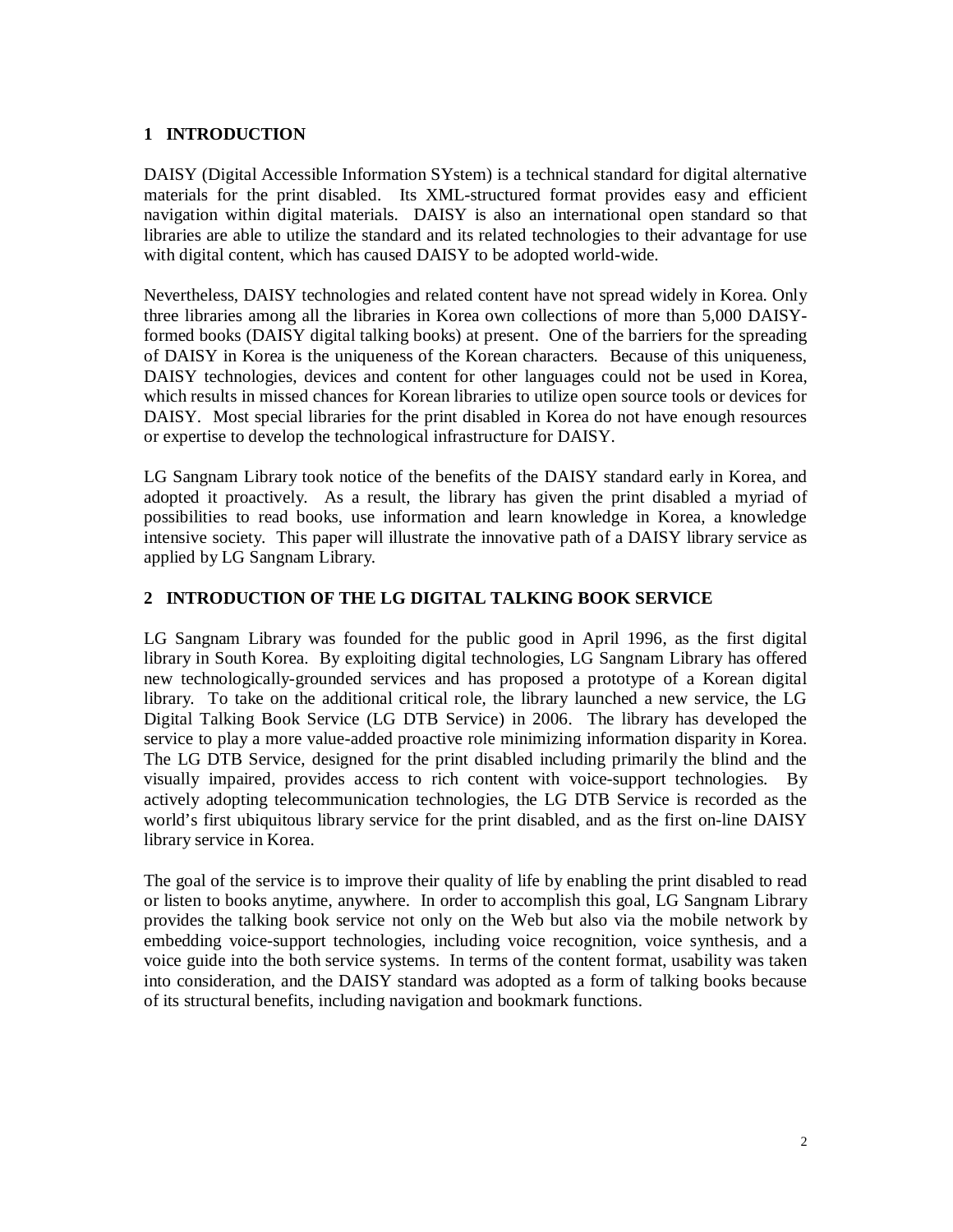

**Figure 1.** The Service Model of the LG DTB Service

One of the most innovative approaches in the LG DTB Service is the development of mobile phones specially designed for the print disabled. At an early stage, the library noted that a mobile phone was the most appropriate device for the print disabled to share information because it was able to be connected to a wireless network anytime, anywhere, with its handy and portable features. In 2006, the feature phones that the print disabled used, however, had no voice support for them while more than 80 percent of the print disabled used feature phones compared with about 30 percent usage of PCs by them in Korea. In partnership with LG Electronics, LG Sangnam Library developed the 'LG Talking Book Phone,' a feature phone which was specialized for the print disabled and distributed to them for free. The phone was embedded with a TTS (Text to Speech) engine and a mobile DAISY player, which enabled the phone to provide a voice guide for every menu or function available on the phone and to read talking books. Since 2006, LG Sangnam Library and LG Electronics have developed a new model of the LG Talking Book Phone every year, and have distributed 2,000 handsets of the phone annually to the print disabled for free. The LG Talking Book Phone, the world's first phone for the print disabled, has opened a totally new horizon for the print disabled to consume information actively in their daily life.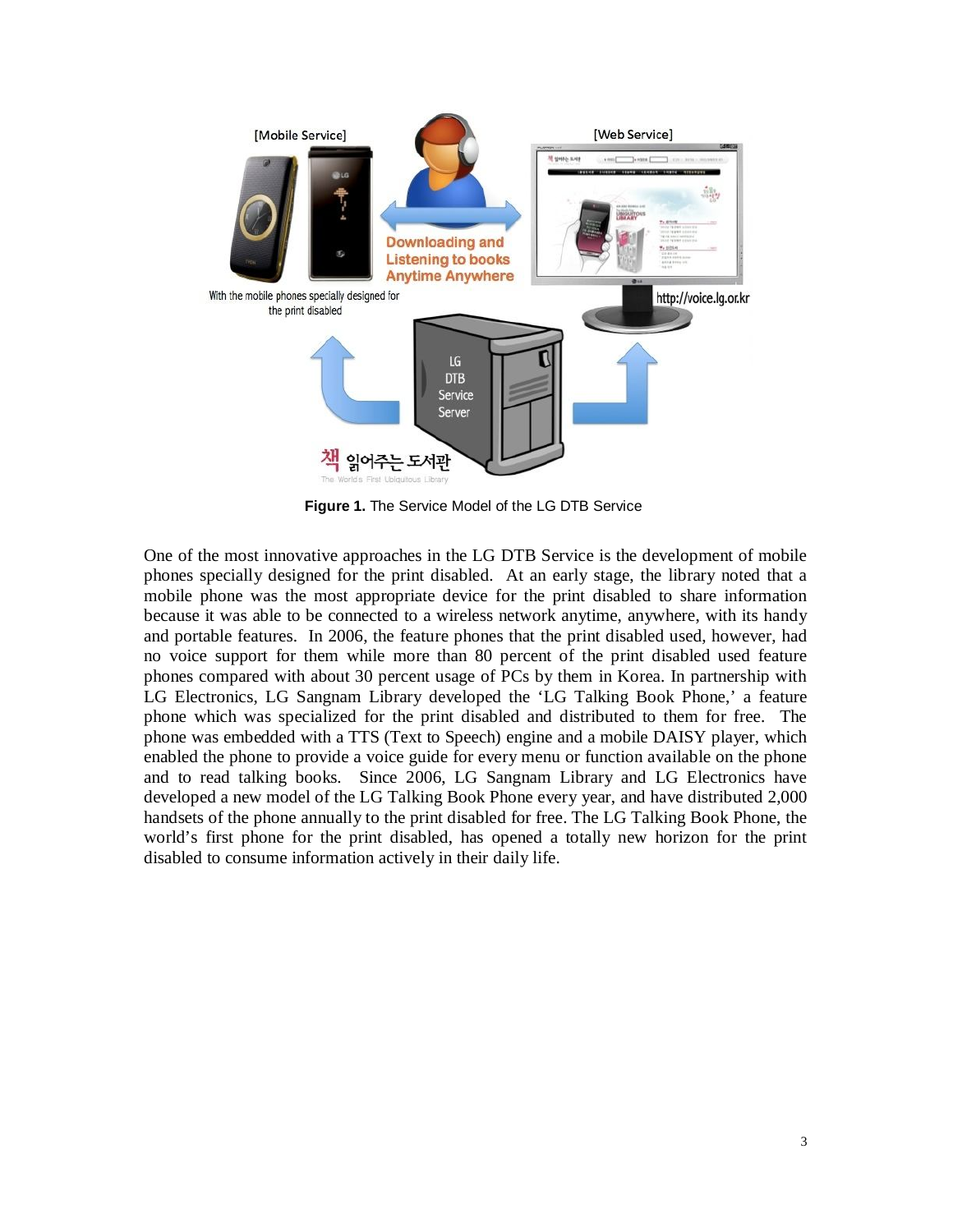

**Figure 2.** Annual Usage of Digital Talking Books in the LG DTB Service



**Figure 3.** The Number of Registered Members of the LG DTB Service

The LG DTB Service provides 7,700 digital talking books to about 7,500 registered members at present. Members have accessed the service more than 80,000 times annually, and they have downloaded or listened to books over 150,000 times in 2012. As illustrated in Figure 2 and Figure 3, the usage of the LG DTB Service has consistently increased in line with the number of registered members.

## **3 DAISY PRACTICES OF THE LG DTB SERVICE**

## *DAISY Collection Strategy*

Based on user group studies, the DAISY collection development policy of the LG DTB Service has been established to focus on new publications. LG Sangnam Library selects newly released books, and produces their alternatives in the DAISY format, which makes it possible to provide new books to the print disabled within one month after publication.

In Korea, in the majority of cases, libraries for the print disabled are in charge of producing alternative materials because Korean copyright law allows only libraries to copy or digitize books and transfer them online for the print disabled. At an early stage, LG Sangnam Library paid attention to the fact that other libraries for the print disabled primarily produced Braille books and audio books, and it takes time to produce one Braille book or a audio book. In those systems, the print disabled must wait for a couple of months to read a new book through the library services. By optimizing the production process of the DAISY 3.0 Text Only format, LG DTB Library can provide new books to users within a month after publication, which also enables the print disabled to timely share their opinions on social issues and helps them to actively participate in discussions in their communities.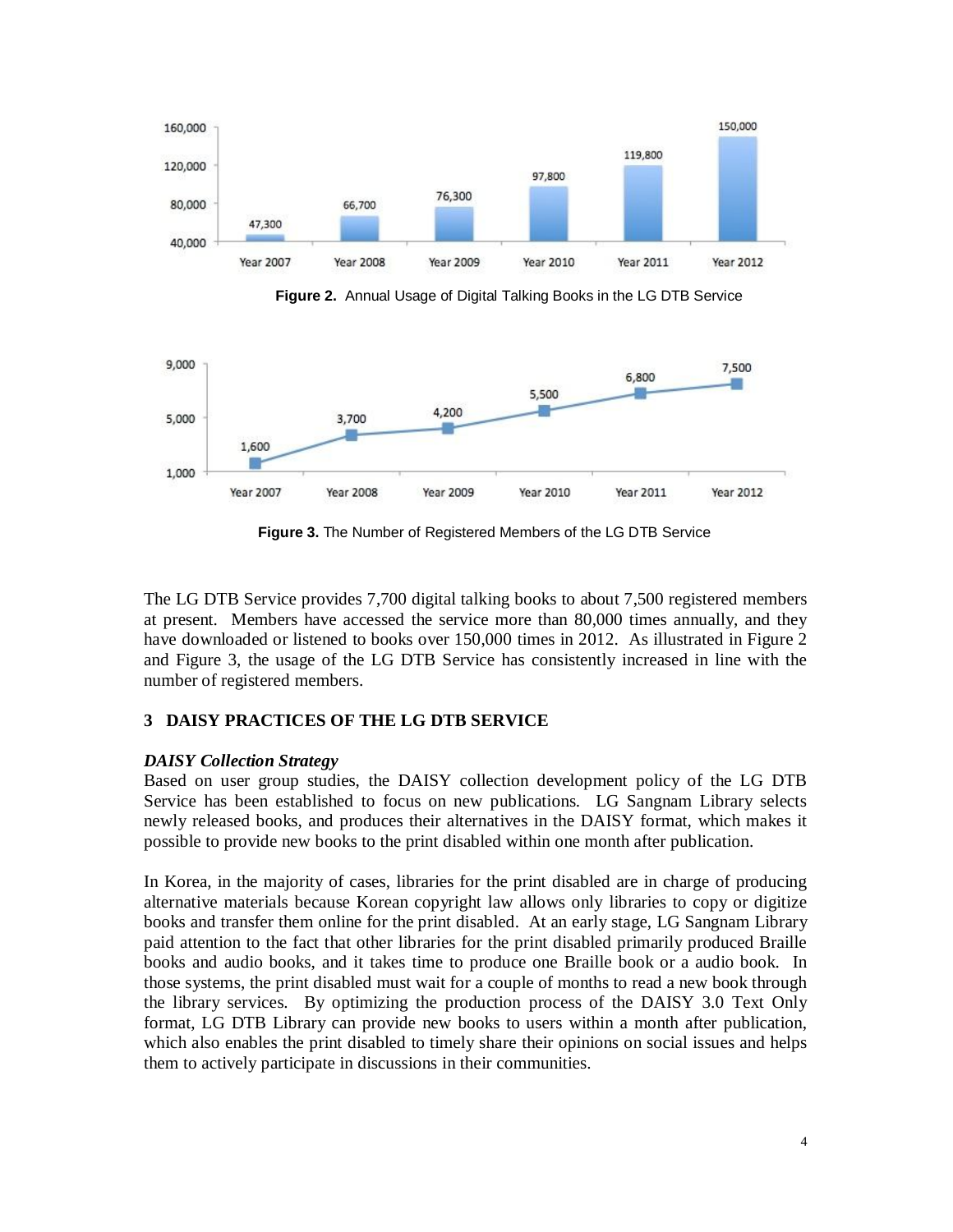In terms of subject categories, literature including novels, essays, and poetry accounts for the largest portion (44%) of the DAISY collection in the LG DTB Service. The unique distribution of subject categories is related to the characteristic features of our user group because our book selection is determined by the priority of users' requests with reference to the sales ranks of new books in major bookstores, book reviews, and book recommendations. According to user age distribution statistics, 32 percent of our users are over 60 years old, which means that they belong to the economically inactive segment of the population in Korea. Throughout user surveys, they have clarified that they read books for leisure, and prefer literature to other subject categories.



**Figure 4.** Distribution of Subject Categories **Figure 5.** Distribution of User Ages

In the development of LG DTB Service's collection, another important strategy is to support the print disabled to help them improve their job skills in their career. One of job skills that LG Sangnam Library takes account of is that of being a professional massage therapist. In order to protect the livelihood of the blind, Korean law stipulates that only the blind can be granted a certificate of being a professional massage therapist. The law results in the state that the majority of the blind are employed in work as professional massage therapists, as over 30 percent of our users are professional massage therapists. They, however, complain about a lack of resources to study professional massage skills. Professional massage therapists must fulfil the requirements to study Korean traditional medical treatments, including acupuncture and modern medical science concentrating on anatomy and physiology. The textbooks on those subjects include a lot of pictures and charts to explain a human body, which causes an increase in labor costs and a degree of difficulty in producing alternative materials for the print disabled. Since LG Sangnam Library paid attention to the fact that DAISY is one of the best ways to produce alternative materials for those textbooks with its XML-based structured format, LG Sangnam Library has regularly developed a DAISY textbooks collection for professional massage therapists in LG DTB Service. The DAISY format allows us to describe a picture and a chart in the structured format. The textbooks collection is a recorded collection which is used frequently and steadily. The librarians at LG Sangnam Library are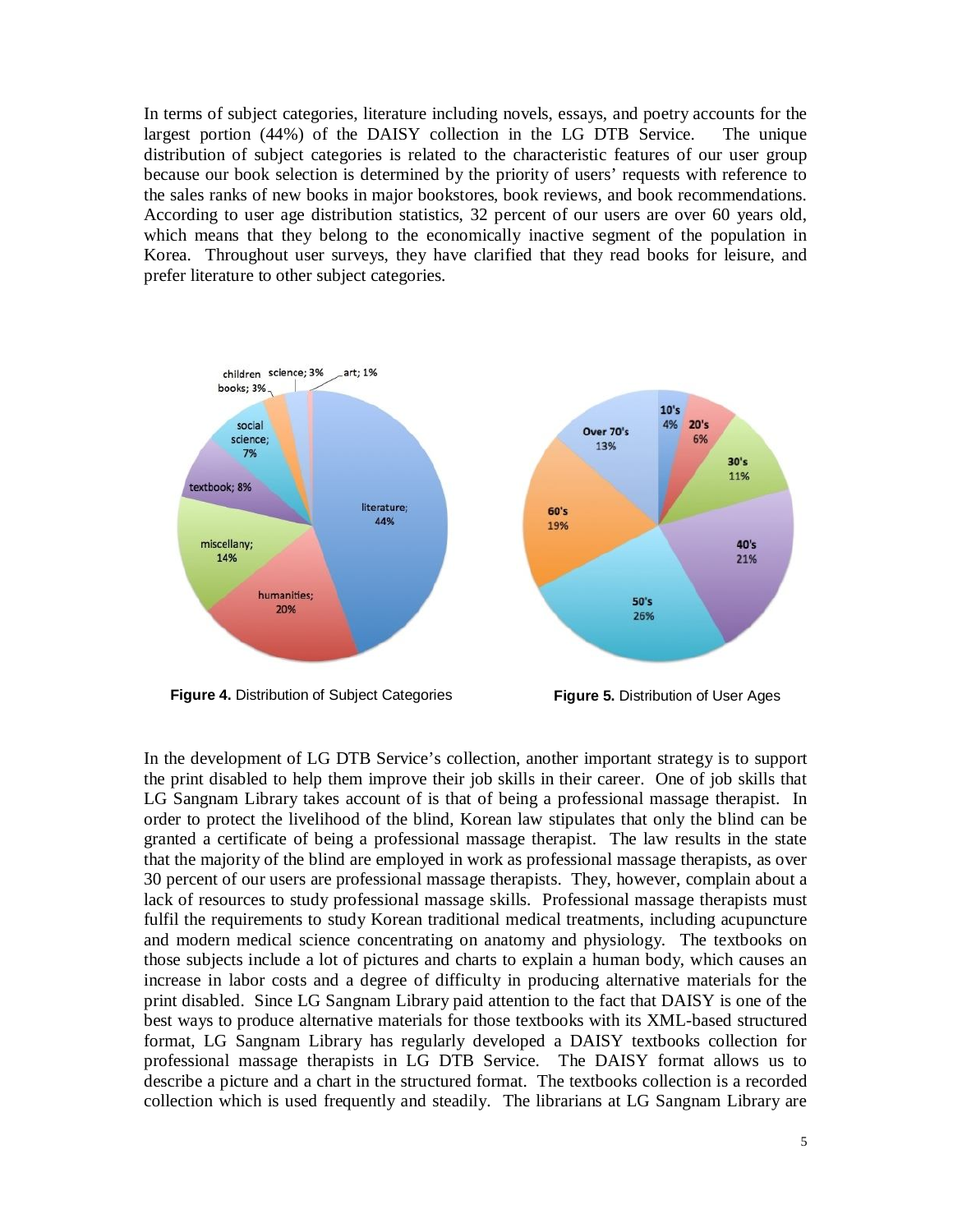proud of the fact that most books in the collection are the only alternative in DAISY format for the print disabled in Korea.

### *The DAISY Production Process*

The LG DTB Service adds about 10 new books to its collection every week. For its weekly update, LG Sangnam Library has produced all the books in the DAISY 3.0 Text-Only DTB format since 2010. The library produced digital talking books in the DAISY 2.02 format from 2006 to 2009, and changed its policy to adopt the DAISY 3.0 format in 2010. It began producing the DAISY 3.0-format books, and at the same time started converting the DAISY 2.0-format digital talking books to DAISY 3.0-format books.

To produce the DAISY 3.0-format digital talking books (DTBs), LG Sangnam Library needed to develop a new production process, because the DAISY 3.0 format is totally different from DAISY 2.02, though the both formats are based on the same concepts and purposes. The DAISY 3.0 format has more in common with the EPUB format as an XML-based format rather than the DAISY 2.02 format in XHTML. While DAISY 2.02 consists of six types of DTBs, DAISY 3.0 is simplified with just three types – 1) Audio with NCX (DTB with structure), 2) Audio and full text (DTB with full text full audio), and 3) Text and no audio (DTB with text only).

As a result of an investigation, LG Sangnam Library concluded that the text-only type is the most appropriate type for the LG DTB Service. Text-Only DTBs include text and structured information, and require TTS (Text-to-Speech) to convert the text into voice audio. The LG DTB Service was able to provide Text-Only DTBs easily because TTS systems are already embedded in its Web server and in each LG Talking Book Phone for the print-disabled. A text-only DTB brought benefits to the LG DTB Service in several respects. First, the simple structure of the text-only type made it possible to simplify the production process and to reduce the time and labor. As result, the LG DTB Service was able to provide new books to users in a shortened period of time. Next, the small file size of a Text-Only DTB is suitable for a mobile service because it solves the problem caused by the limit of memory resources in a mobile device such as a feature phone or a portable DAISY player. Third, its light size gives benefit to users with its quick download time; it takes only a few seconds to download a Text-Only DTB.

The production process of the DAISY 3.0-format Text-Only DTB for the LG DTB Service consists of the following steps.



**Figure 6.** The DAISY Production Process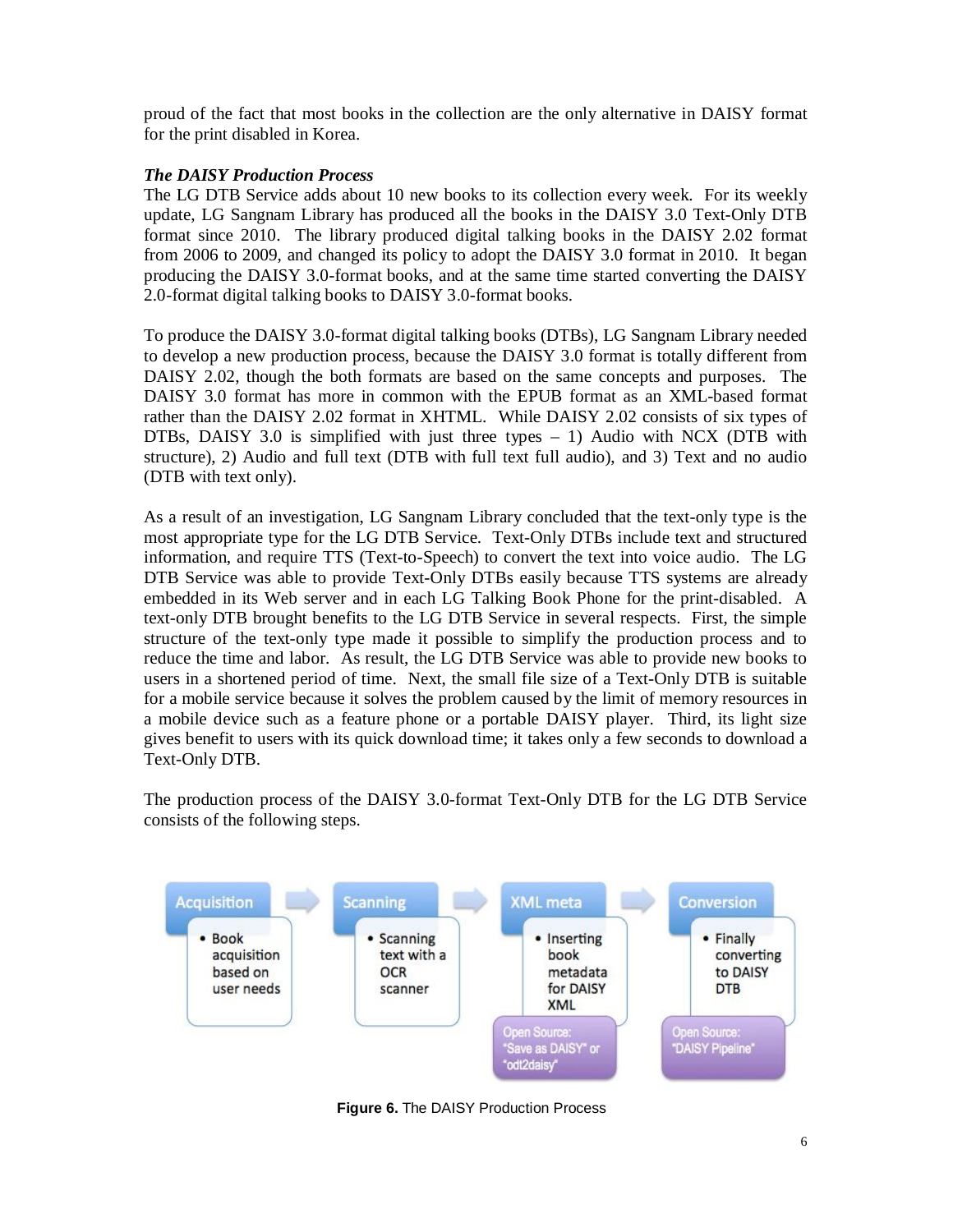- **Step 1)** Acquiring the selected books.
- **Step 2)** Scanning the books with an OCR scanner to extract the text, and then reviewing the extracted text by comparing it with the original text.
- **Step 3)** Inserting book metadata, including page and chapter information, and then converting the metadata-added text to DAISY XML with conversion software, 'Save as DAISY' or 'odt2daisy.'
- **Step 4)** Finally, converting DAISY XML to Text-Only DTB with the conversion software 'DAISY Pipeline.'

When librarians at LG Sangnam Library set up the process, they tried to maximize the use of open source software in order to save resources. They have adopted a few open source pieces of software such as odt2daisy and DAISY Pipeline, which freed the library from software development and maintenance. odt2daisy is an OpenDocument extension to convert OpenDocument Text (ODT) to DTB, and DAISY Pipeline is a cross-platform open source framework for DTB-related document transformation while supporting various formats. The librarians found that odt2daisy was not able to create a DTB using the Korean language and its characters, though it is compatible with 27 other languages. Therefore, the librarians attempted to find a solution and solved the problem by using both odt2daisy and DAISY Pipeline – odt2daisy to convert the original work into DAISY XML, and DAISY Pipeline to future convert the XML into a DAISY DTB. The librarians also developed a manual to stipulate the production process, which includes knowhow to deal with the Korean characters in producing DTBs.

The DTB production process of LG Sangnam Library is well appreciated in the Korean library community because the process has been optimized based on the abundant DAISY experiences of LG Sangnam Library. The library provides the manual and knowhow about the DAISY production process to other libraries to enable them to develop DAISY collections.

#### **4 SMART TRANSFORMATION IN THE LG DTB SERVICE**

LG Sangnam Library plans to release its first smartphone LG Talking Book Phone (LG Talking Book Smartphone), and launch a new service unit, the smartphone targeted LG DTB Service (Smart LG DTB Service) in October 2013. Immediately after the advent of smartphone technologies, LG Sangnam Library, a future-oriented library, paid attention to the huge potential of the use of smartphones as part of the library service. Though it has prepared for a smartphone targeted service of the LG DTB Service since 2011, it took much longer than expected to remove the technological barriers to realizing the Smart LG DTB Service. The accessibility of the user interface, the quality of the mobile TTS, and mobile DRM technology were core technical problems. In order to solve these issues, LG Sangnam Library has actively strengthened cooperation with technological partners, including LG Electronics. In the final outcome, it has overcome these barriers and has completed the system development of the Smart LG DTB Service.

#### *Smartphone Development for the LG DTB Service*

If LG Sangnam Library launches an audio book service for the non-disabled through smartphones, developing a special smartphone is not a must. In the case of an audio book service for the print disabled, the library, however, has to develop a specialized phone for the service because there is no smartphone providing full accessibility to the print disabled with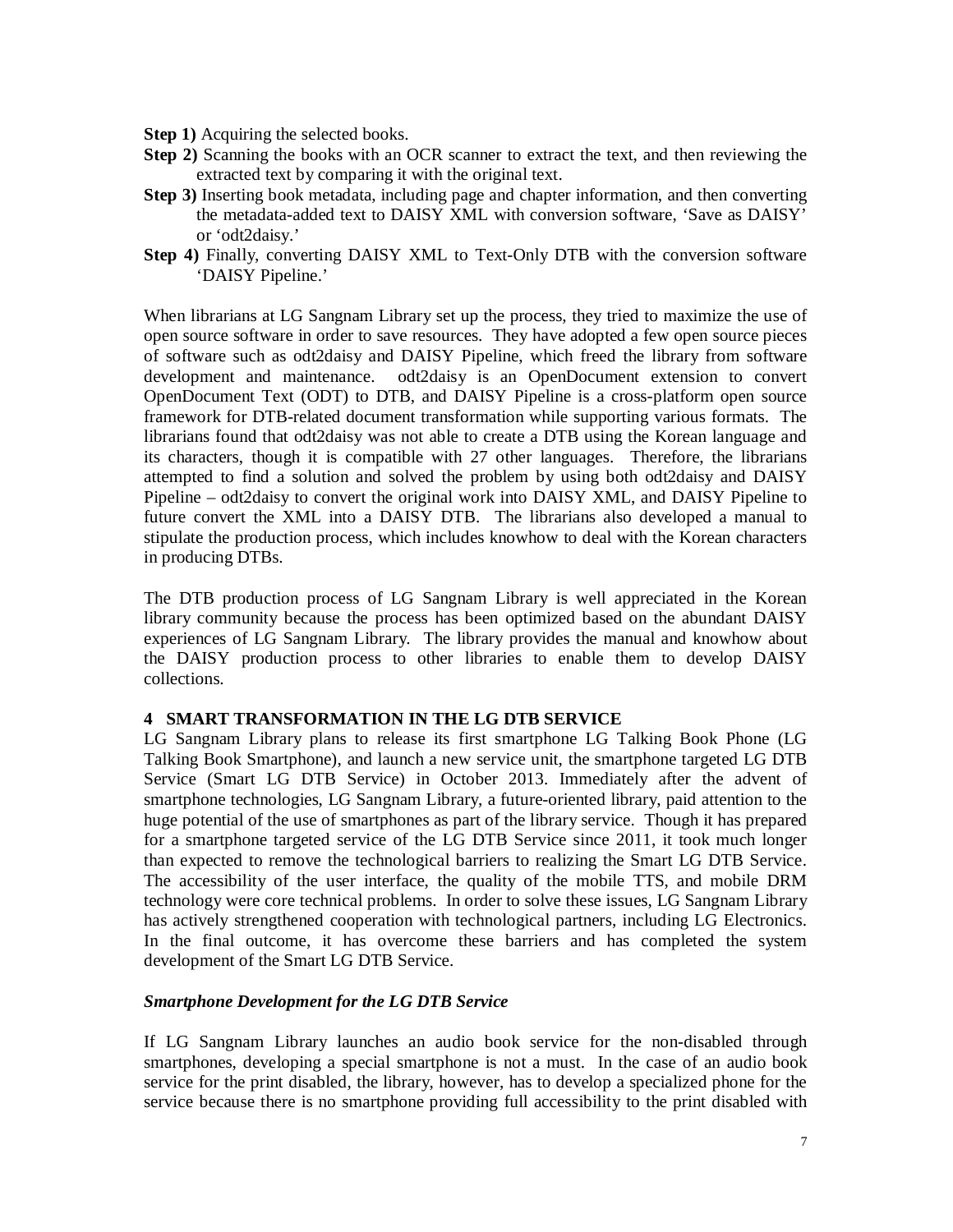high-quality Korean TTS in Korea. The goal of the development of the first LG Talking Book Smartphone is to provide reasonable accessibility to the print disabled with high-quality Korean TTS and build a good foundation for the DAISY library service. For this development project, LG Sangnam Library took charge of planning and designing of its user interface based on users' needs, while LG Electronics developed the software and hardware of the LG Talking Book Smartphone.



**Figure 7.** The LG Talking Book Smartphone for the Smart LG DTB Service and its Home Screen

The participants considered the accessibility of the user interface to be most crucial. As most smartphones have adopted a touchscreen interface, traditional mobile phone keypads are disappearing, which makes it more difficult for the print disabled, especially the blind and visually impaired, to handle smartphones compared with featured phones. Based on an understanding that voice support is essential to improve accessibility, project participants have mounted Android Jelly Bean on the LG Talking Book Smartphone, and have activated TalkBack, an accessibility tool in Android. TalkBack helps the print disabled interact with a smartphone by providing voice support and vibration feedback. The global version of TalkBack, however, does not support the Korean language fully. Therefore, LG Electronics has customized TalkBack and related functions to support the Korean language better and to fit with the behavior of Korean users.

Another important element in the project is high quality TTS. Because most of the user interface is based on voice support, the quality of the TTS is very important. LG Electronics has developed the Korean TTS since the feature phone development, and its quality has satisfied the print disabled. For this project, LG Electronics has enhanced the quality of the Korean TTS by adding more special characters and daily-used foreign words to the TTS DB and has developed a smart mobile version of the TTS.

In addition, the LG Talking Book Smartphone is designed to provide physical hotkeys to activate specific functions that the print disabled use frequently, such as going to the accessibility settings, and opening the Smart LG DTB Service application. LG Q Voice, a voice-recognition personal assistant tool, is also assigned to one of the hotkeys. By using the hotkey, the print disabled can easily command LG Q Voice to fulfil their requests – opening certain applications, writing a text message, searching for information and so on.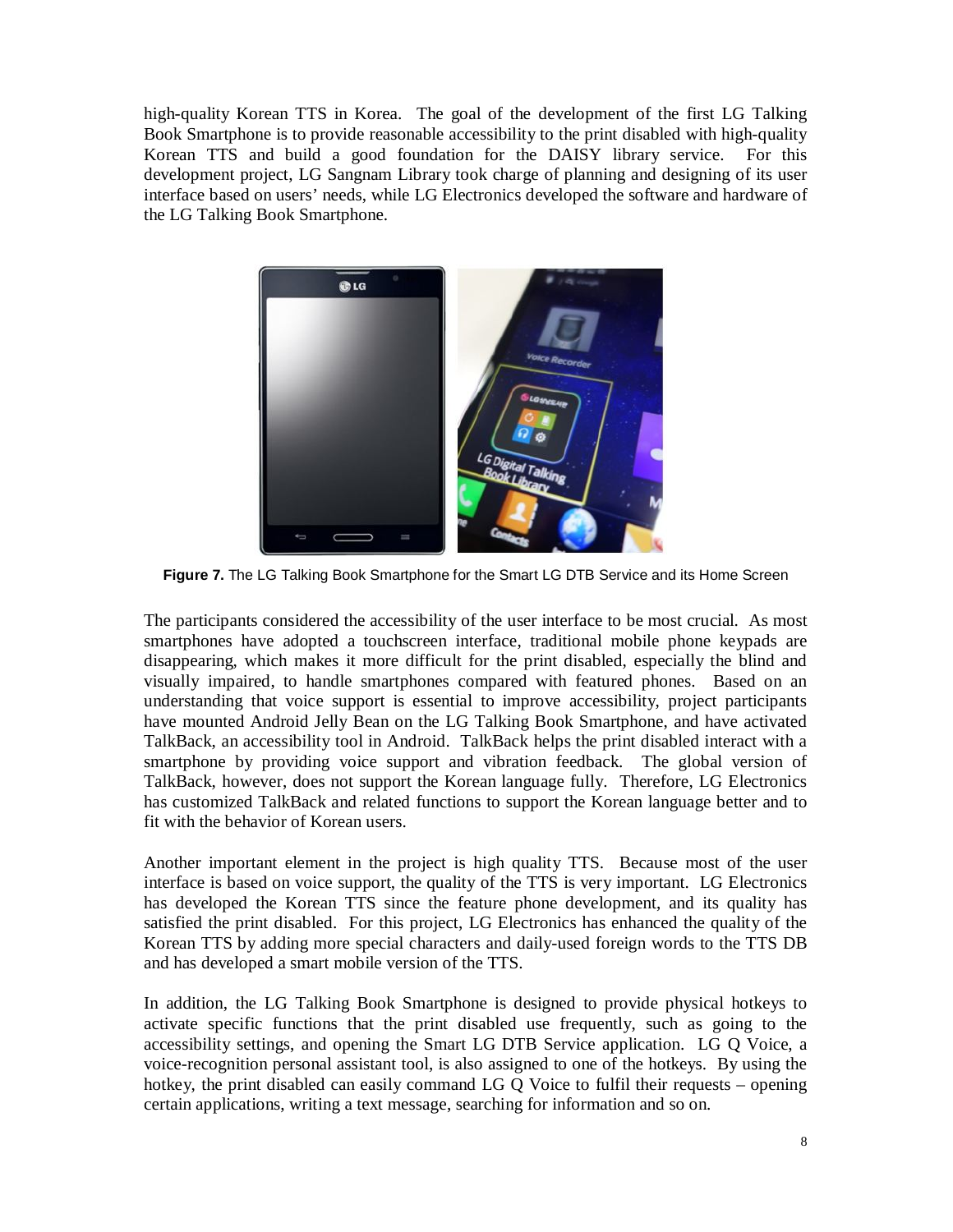### *The Smart LG DTB Service and its Mobile Application*

The Smart LG DTB Service is ready to be launched in October 2013 as the first DAISY digital talking book library service for a smartphone in Korea. The mobile application of the Smart LG DTB Service is designed to provide easy access to the LG DTB collection with high usability and to exploit the advantages of the DAISY format with its embedded DAISY player.

In terms of innovative approach, a new and differentiated concept is incorporated in the Smart LG DTB Service – a global DTB service. Unlike the feature phone era, the smartphone era enables a mobile application to be used by people all around the world, which makes a global service possible via mobile phones. LG Sangnam Library has loaded two service modules – the Korean domestic module and the global English module – onto the application of the Smart LG DTB Service. When the application launches, it automatically identifies the TTS language setting on the phone and mounts a proper service module according to the language setting. If a user using the Korean TTS on his or her phone opens the application, the application automatically shows the Korean DTB service while mounting the English DTB service for the English TTS setting. For the global service, LG Sangnam Library has developed the English DTB collection with copyright free content.



**Figure 8.** Screenshots of the Smart LG DTB Service Application

To provide easy accessibility and high usability, the application is developed to follow the Android Accessibility Guidelines and the Android User Interface Guideline. According to the users' needs, navigation in a book has been enhanced with a quick move function, and the accessibility setting option is improved by adding new options including a speech speed/pitch controller, and a text/background color controller. Compared with the feature phone model, more smart functions are embedded into the library application. For example, Google Voice Search is installed in the search box so that users can search for a book as well as the menu of the application by voice.

Under the Korean copyright law, a library that provides content for the print disabled has a duty to provide content only to registered users and to prevent copyright infringement by nonregistered users. Therefore, LG Sangnam Library has implemented DRM (Digital Rights Management) modules in its mobile and Web system of the LG DTB Service. For the Smart LG DTB Service, the library has to implement a new DRM module downloadable on a smartphone. Though the DRM implementation has had a high cost because of its technologyintensive features, the library is satisfied with the DRM module with its high performance.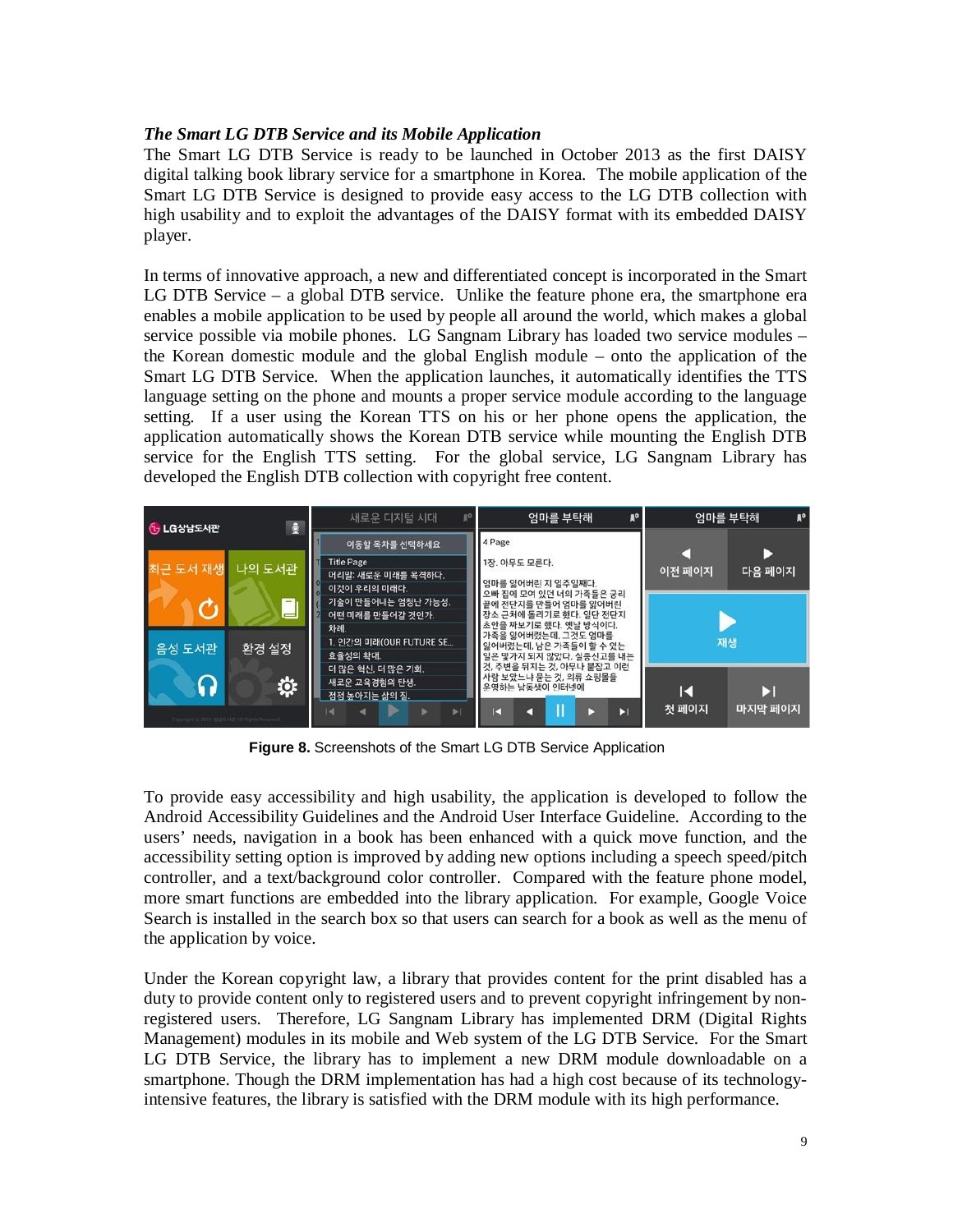The system requirements for the application are Android OS Jelly Bean or above, and users have to activate TalkBack and TTS to run the application. Though the application has been developed to work with various TTS products, LG TTS has the highest compatibility with the application.

LG Sangnam Library plans to distribute the application in two ways. First, the application will be pre-loaded on LG Talking Book Smartphones. When the library distributes the phones for free to the print disabled in Korea, they will easily find the application on the phones and will be able to use it immediately. Next, the library will release the application on Google Play for global users.

### **5 CONCLUSION AND FUTURE PLANS**

While LG Sangnam Library has performed a leadership role in DAISY practices in Korea, cooperative partnerships with other organizations is an indispensable part of its innovative service process. Sometimes partnerships help the library to find solutions to its own problems; sometimes it builds partnerships to share its DAISY expertise and knowhow with other organizations.

In developing the DAISY DTB collection, LG Sangnam Library has built a strong partnership with the National Library for Individuals with Disabilities (NLID). Both libraries share some part of their DTB collections, and LG Sangnam helps NDID with the quality management of NDID's DTB collection. In respect of the DAISY content distribution, LG Sangnam Library has interest in cooperation with manufacturers of DAISY portable devices. As the first case of cooperation in content distribution, LG Sangnam Library goes hand in hand with HIMS (HIMS International Corporation), a manufacturer of DAISY players based on DRM sharing. The library gives registered users of HIMS access to the LG DTB collection via Book Sense, a compact portable DAISY player manufactured by HIMS. The usage of the DTB collection by Book Sense has gradually increased. LG Sangnam Library will continue to expand its partnerships with related organizations.

DAISY is now evolving into an integrated format with EPUB 3.0. LG Sangnam will keep an eye on the evolution, and will cope actively with the changing paradigm. In addition, it will continue to concentrate on the improvement of its library service to fulfil the needs of the print disabled in an innovative way.

LG Sangnam Library is now getting everything in readiness for the launch of the Smart LG DTB Service in October 2013. Because it has completed the development of the LG Talking Book Smartphone and the application for the Smart LG DTB Service, it now focuses more on user preparation training for the smart service. It has a plan to visit major cities in Korea to conduct offline training programs. When the Smart LG DTB Service opens, the authors believe, the new service model will serve as a new information pipeline to the print disabled in Korea within the tradition of innovative practices of LG Sangnam Library.